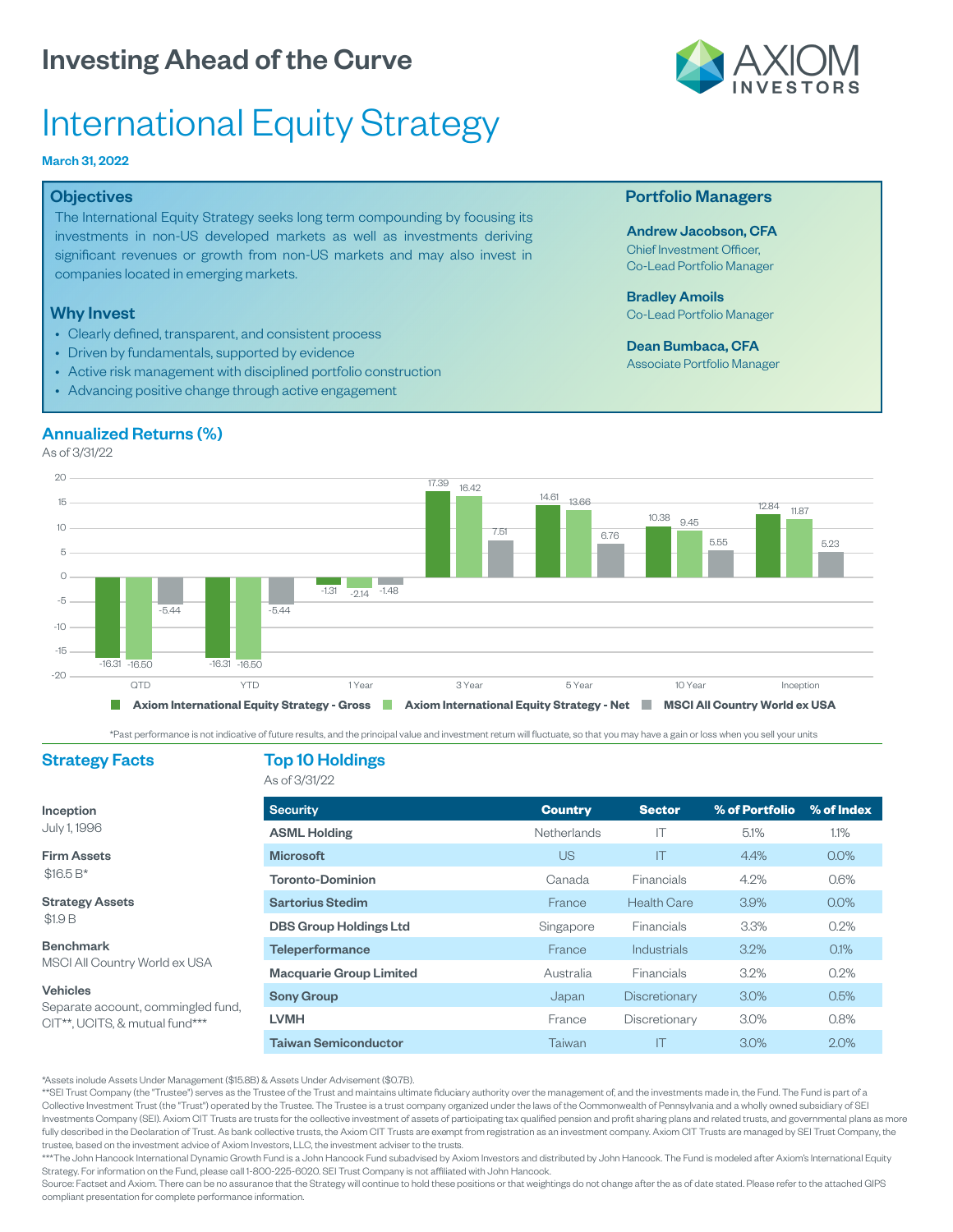### Risk/Return Analysis Portfolio & Characteristics (%)

As of 3/31/22

| <b>5 Year Statistics</b>             | <b>Axiom</b> | <b>Index</b> |
|--------------------------------------|--------------|--------------|
| Cumulative Return (%)                | 97.8         | 38.7         |
| Annualized Return (%)                | 14.6         | 6.8          |
| Annualized Excess Return (%)         | 78           |              |
| <b>Batting Average (% Quarterly)</b> | 70.0         |              |
| Annualized Standard Deviation (%)    | 16.5         | 14.8         |
| Tracking Error (%)                   | 8.9          |              |
| <b>Information Ratio</b>             | 0.9          |              |
| <b>Annualized Sortino Ratio</b>      | 12           | 0.6          |
| Upside Capture (% Quarterly)         | 172.6        |              |
| Downside Capture (% Quarterly)       | 99.2         |              |

|                                       | <b>Axiom</b>      | <b>Index</b> |
|---------------------------------------|-------------------|--------------|
| <b>Holdings</b>                       | 53                | 2312         |
| % in Axiom Top 10 Holdings            | 36.3%             | 5.5%         |
| Weighted Average Market Cap (\$B)     | \$221.7           | \$92.8       |
| Median Market Cap (\$B)               | \$53.6            | \$9.5        |
| Liquidity (\$M/Day)                   | \$1,287           | \$324        |
| <b>Net Debt/Equity Ratio</b>          | 10.9 <sup>°</sup> | 39.7         |
| <b>Price Earnings Ratio (forward)</b> | 19.8              | 13.2         |
| <b>Earnings Growth Rate (forward)</b> | 25.7              | 20.0         |
| <b>PEG Ratio (PE/Growth Rate)</b>     | 0.8               | 0.7          |
| Wgt. Avg. Carbon Intensity            | 86.3              | 201.9        |

### Sector Exposure (%)



### Sector Allocation vs. Index (%)



### Regional Exposure (%)



### Regional Allocation vs. Index (%)



Index: MSCI All Country World ex USA

Currency: USD, Risk/return statistics are gross of fees.

Past performance is no guarantee of future results. Source: Factset and Axiom.

There can be no assurance that the Strategy will continue to hold these positions or that weightings do not change after the as of date stated.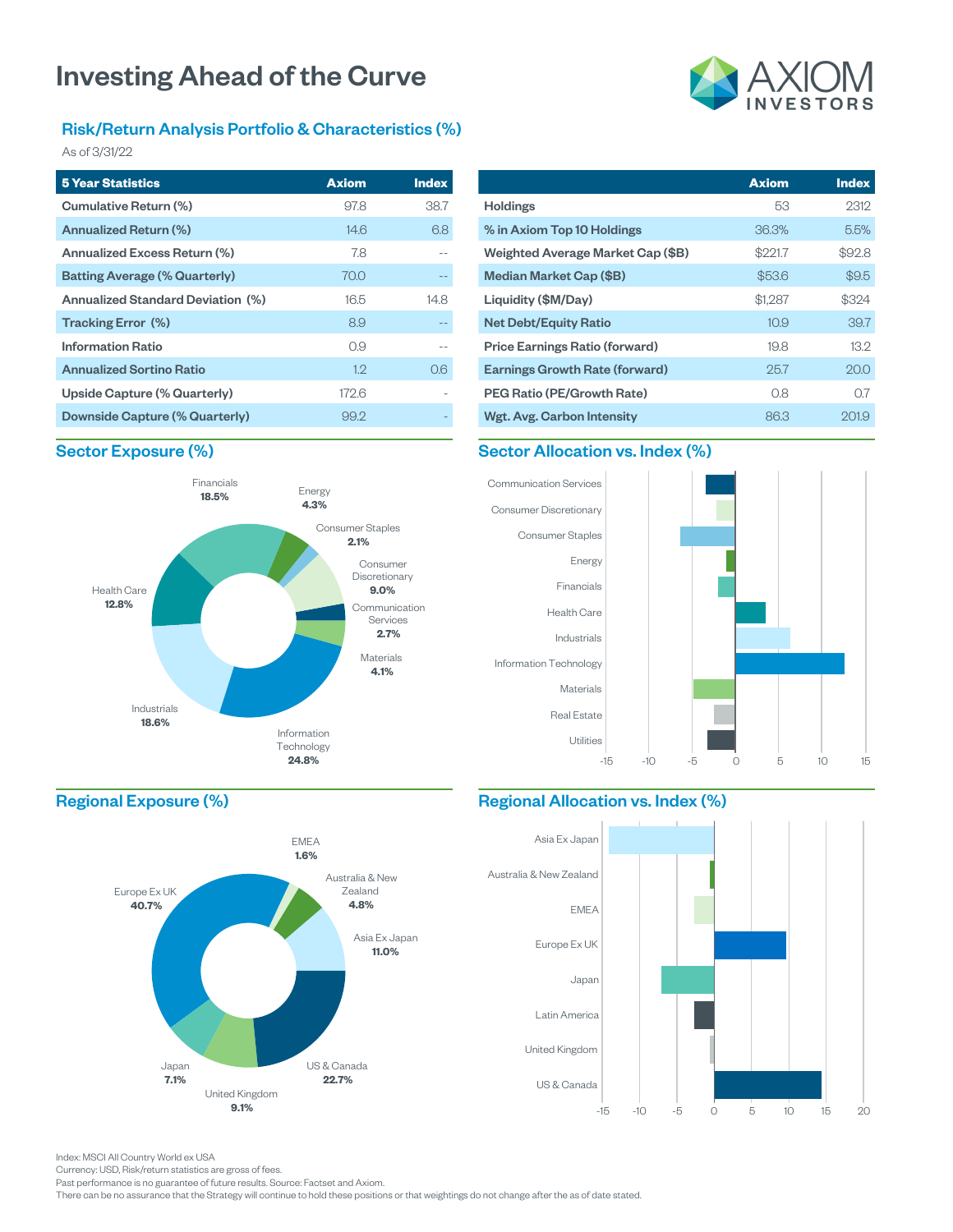

### **Commentary**

During the first quarter 2022, the Axiom International Equity Strategy ("Strategy") underperformed the MSCI ACWI ex USA Index ("Index") net of fees. The Strategy has outperformed the Index on a net of fees basis over 3-year, 5-year, 10-year, and since inception periods.

This quarter, the MSCI ACWI ex USA Growth Index underperformed the MSCI ACWI ex USA Value by -11%. This was the worst quarter for the international growth index performance relative to the international value index in the past 25 years. Historically, such pronounced market rotations have often been followed by periods of growth stock recovery. Earnings remained resilient across Axiom's holdings, with the preponderance of the portfolio seeing forecast upgrades. As a result, the price correction left Axiom's holdings at historically attractive levels for longer-term performance. For example, the average PE in Axiom's International Equity Strategy fell from nearly 30 at the start of the quarter to under 20 by the end while the average forecast earnings growth rate accelerated from just under 23% to nearly 26% bringing the PEG ratio to 0.8, historically an attractive level. We saw directionally similar movements across other Axiom strategies. In addition to growth-stock multiple compression, the underlying sector performance of the index return also presented a challenge. For example, energy was by far the best performing sector in the index followed by materials, particularly metals and mining. Both sectors benefited from elevated global inflation and the supply shock which resulted from the Russian invasion of Ukraine. The worst performing sectors included many of the 'growthier' parts of the global economy such as consumer discretionary, communication services, and information technology. Many of Axiom's challenging stocks this quarter were longer term contributors that suffered a price correction despite continued earnings growth. The investment team collaborated intensively to re-underwrite existing investments while making prudent adjustments to portfolio holdings to manage risk, capture opportunities, and reflect evolving market conditions.

The best performing sector on a relative basis during the first quarter was communication services due to its underweight exposure. Information technology, health care, and industrials were the largest relative detractors for the quarter.

From a country perspective, Russia was the highest relative contributor given our zero exposure. Singapore and Germany were also notable contributors. Detracting countries for the quarter included the UK, Japan, and France.

From an individual stock perspective, the highest relative contributors for the quarter included DBS Group, Toronto Dominion Bank, and Canadian National Railway. DBS Group, a financial services company based in Singapore, offered a confident 2022 outlook with fee income ahead of consensus expectations and favorable sensitivity to interest rate hikes that catalyzed upward revisions throughout the quarter. Similarly, Toronto Dominion Bank of Canada outperformed as their brokerage and insurance revenues continued to pace ahead of expectations, operating expenses remained under control, and the company stands to benefit from higher short-term interest rates. Positive relative performance from Canadian National Railway, that country's largest railway by revenue and network size, was fueled by better-thanexpected cost reduction and higher than peer yields as well as the announcement of a new, industry-tenured CEO adding to optimism regarding future efficiency gains. Switching to key stock detractors, among our weakest relative performers this quarter were Sartorius Stedim of France, Lasertec of Japan, Adyen of the Netherlands. All three companies were contributors during 20221 and are distinguished by their leadership within their respective specialties of biologics manufacturing, semiconductor manufacturing, and omnichannel payments solutions. Coincident with the increase in inflation and interest rates seen in 2022, shares in these three fast growth companies derated from above market valuations.

Global equities have rapidly adjusted to reflect challenging current macro-economic conditions creating opportunities in public markets for longer-term investors. While recent market turbulence is unsettling, it is notable that the S&P 500, for which data is available, rose during all seven Fed hiking cycles since 1975, gaining over 16% on average. The median Fed tightening cycle lasted 15 months with nine hikes for a median benchmark rate increase of 3.25%, roughly in line with current market expectations for this cycle. The Fed joined the global monetary tightening cycle, which started over one year ago in emerging markets, as global inflation concerns intensified during the quarter largely as a result of the energy and commodity supply shocks associated with the Russian invasion of Ukraine. These supply shocks combined with tight global labor markets and the residual impacts of COVID more than offset recent signs of improvements in global supply chains and evidence of rising wholesale channel inventories. While current growth remains healthy with especially strong labor and housing markets as well as tailwinds from re-opening and residual stimulus, investors are increasingly factoring in the risk of a recession. The widely followed 2-year to 10-year interest rate spreads recently briefly inverted anticipating a possible recession in one to two years. Again, as with the Fed tightening, these concerns might be creating public market opportunities for longer-term investors. Following all yield curve inversions since 1975, markets rose over 70% of the time gaining 8% on average from the first day of inversion to the end of the subsequent recession, again using the S&P 500 as a reference given the long-term data availability. During the past few Fed tightening cycles growth stocks on balance outperformed but earlier cycles sometimes favored value stocks. As we have for over 25 years, the team at Axiom will continue to navigate challenging markets by seeking out attractive dynamic growth investment opportunities, implementing our disciplined risk-aware portfolio construction, and focusing on remaining value-added long-term stewards of capital.

The information presented is not definitive investment advice, should not be relied on as such, and should not be viewed as a recommendation by Axiom. The securities presented are not representative of all of the securities purchased, sold or held for advisory clients, and it should not be assumed that investment in the securities identified was or will be profitable.

### Client Partnership Contacts

#### **Lindsay R. Chamberlain**

Managing Director 203.422.8039 lchamberlain@axiom-investors.com

**Megan Strater** Director of Client Partnerships 203.422.8041 mstrater@axiom-investors.com

### **Gregory Schneider** Director of Client Partnerships 203.422.8038 gschneider@axiom-investors.com

#### **Matthew Welling, CFA**

Director of Client Partnerships 203.422.8044 mwelling@axiom-investors.com

### **Steve Hanson**

Director of Client Partnerships 203.422.8085 shanson@axiom-investors.com